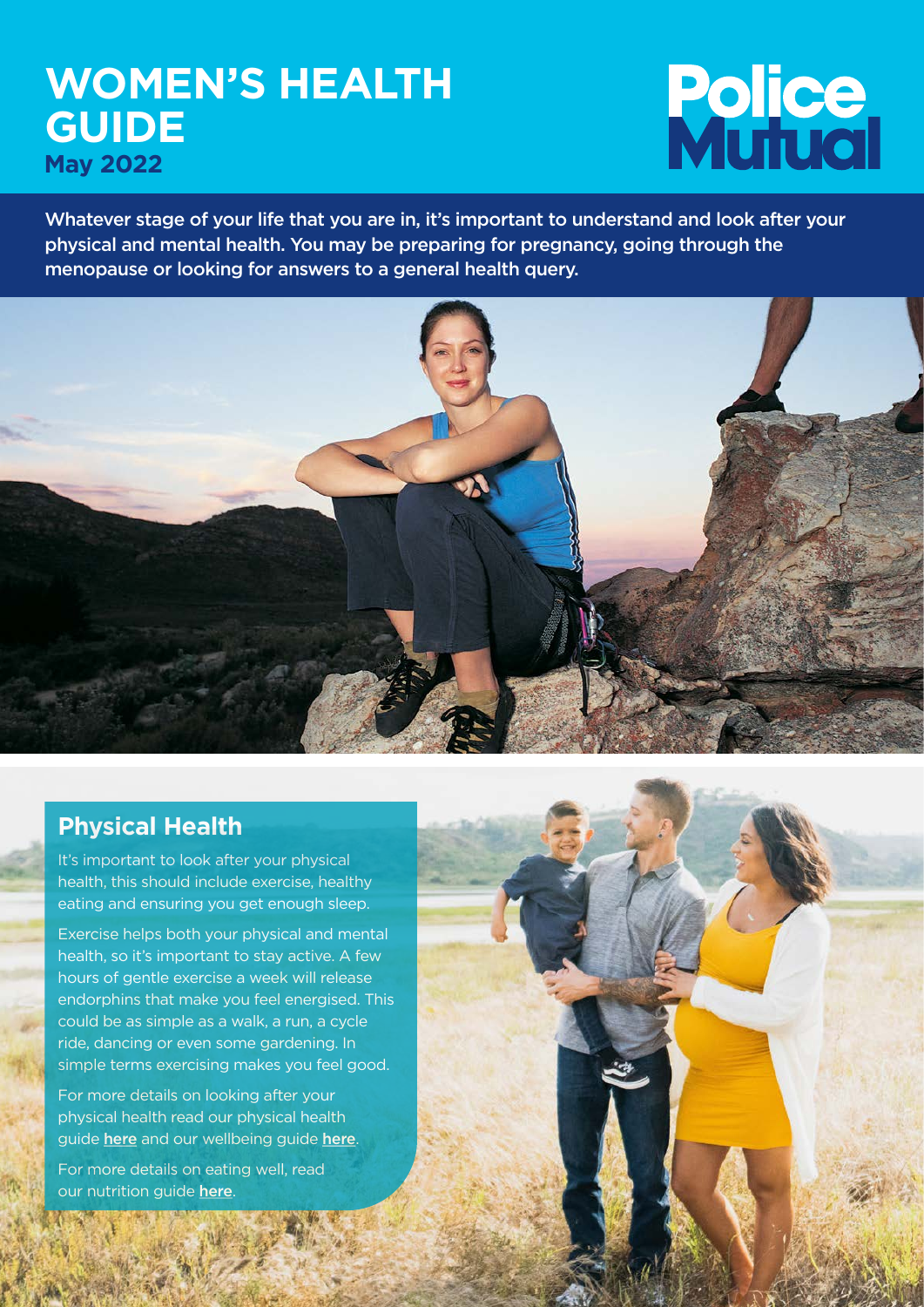#### **Sleep**

You spend about a third of your life asleep. Sleep is essential, it is as important to your body as eating, drinking and breathing, and is vital for maintaining good mental and physical health. Sleeping helps you to recover from mental as well as physical exertion.

For more details, read our sleep guide [here](www.policemutual.co.uk/assets/activity/wellbeing/sleep-2021).





# **The main physical health issues that women face are:**

#### **Cancer**

According to Cancer Research UK breast cancer is the most common cancer in UK females, accounting for almost a third (30%) of all female cases. The next most common cancers in UK females are [lung cancer](https://www.nhs.uk/conditions/lung-cancer/) and [bowel cancer](https://www.nhs.uk/conditions/bowel-cancer/). Breast, lung and bowel cancers together account for over half of all new cases in females in the UK.

#### **Breast cancer**

Most women diagnosed with **[breast cancer](https://www.nhs.uk/conditions/breast-cancer/)** are over the age of 50, but younger women can also get breast cancer.

There's a good chance of recovery if it's detected at an early stage.

It's vital that women check their breasts regularly for any changes and always have any changes examined by a GP.

## **Gynaecological cancers**

There are five gynecological cancers – [womb](https://www.nhs.uk/conditions/womb-cancer/), [ovarian](https://www.nhs.uk/conditions/ovarian-cancer/), [cervical](https://www.nhs.uk/conditions/cervical-cancer/), [vulval](https://www.nhs.uk/conditions/vulval-cancer/) and [vaginal](https://www.nhs.uk/conditions/vaginal-cancer/), but awareness levels of these cancers is very low.

The most common of these cancers is womb (also known as endometrial or uterine).

# **Preventing cancers**

Leading a healthy lifestyle can help to prevent cancers. The following measures will help you reduce your risk of cancer:

- Take part in the cervical and breast screening programmes provided by the NHS
- Exercise regularly
- Eat a healthy diet
- Don't smoke and avoid second-hand smoke
- Maintain a healthy body weight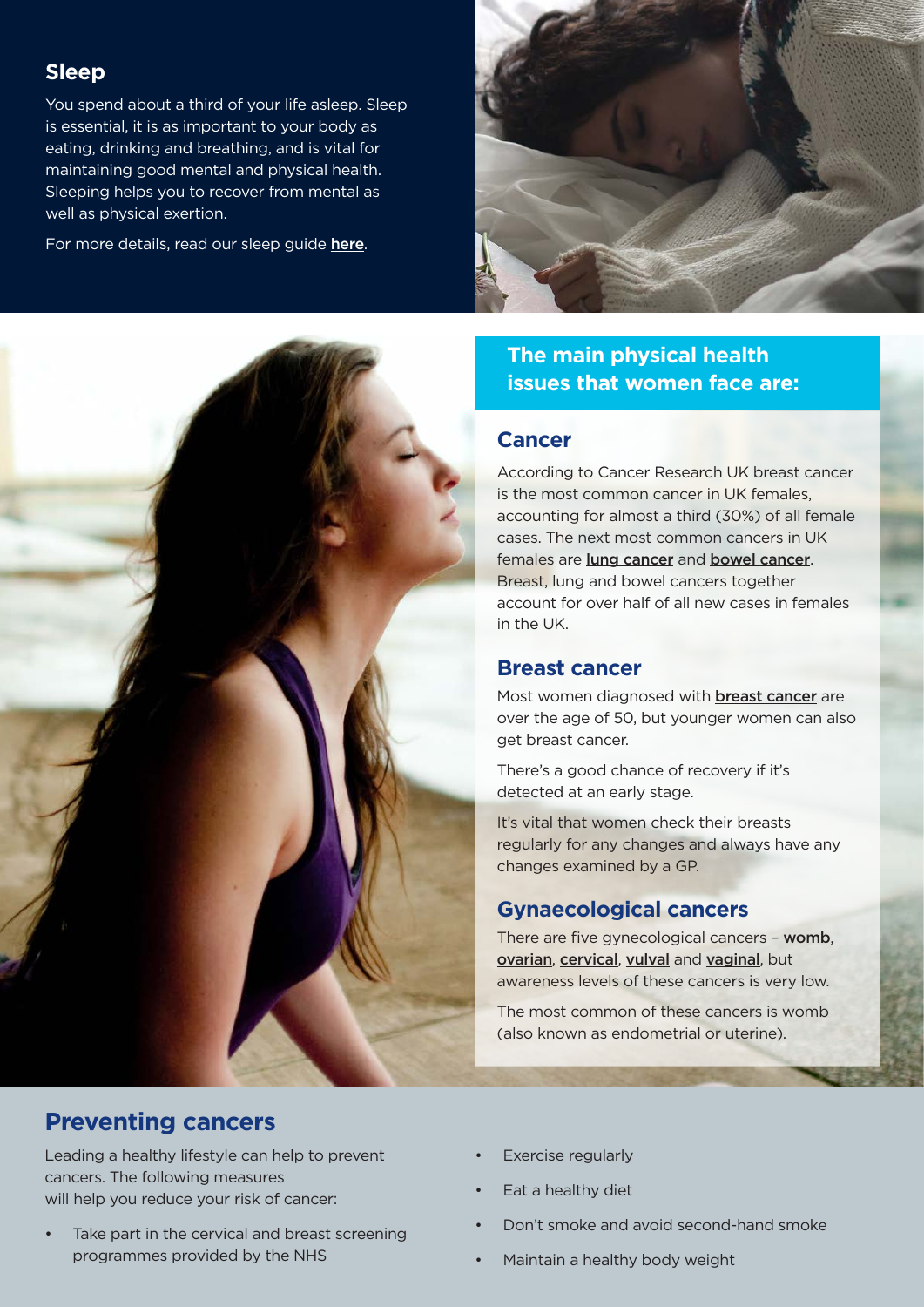

# **Osteoporosis**

[Osteoporosis](https://www.nhs.uk/conditions/osteoporosis/) is a health condition that weakens bones, making them fragile and more likely to break. It develops slowly over several years and is often only diagnosed when a fall or sudden impact causes a fracture.

Women are more at risk of osteoporosis than men, particularly if the menopause begins early (before the age of 45) or they've had their ovaries removed. Women will lose bone rapidly in the first few years after the menopause.

#### **Endometriosis**

[Endometriosis](https://www.nhs.uk/conditions/endometriosis/) is a condition where tissue similar to the lining of the womb starts to grow in other places, such as the ovaries and fallopian tubes.

Endometriosis can affect women of any age.

It's a long-term condition that can have a significant impact on your life, but there are treatments that can help.



#### **Fertility & Pregnancy**

If you are pregnant or thinking about trying for a baby, then it's important to think about your health. If you smoke or drink alcohol, now is a good time to stop. Ensure you are eating a balanced diet and taking a folic acid supplement. If you have a long term medical condition or take regular medication it's important to talk to your GP before trying to conceive.

For everything you need to know about trying for a baby, pregnancy and birth read the NHS guide [here](https://www.nhs.uk/pregnancy/).

Some people get pregnant quickly, but for others it can take longer. According to the NHS 1 in 7 couples may have difficulty conceiving.

It's a good idea to see a GP if you have not conceived after a year of trying.

Women aged 36 and over, and anyone who's already aware they may have [fertility problems](https://www.nhs.uk/conditions/early-menopause/), should see their GP sooner.

The GP can then check for common causes of [fertility](https://www.nhs.uk/conditions/infertility/causes/)  [problems](https://www.nhs.uk/conditions/infertility/causes/) and suggest treatments that could help.

For more details on infertility click [here](https://www.nhs.uk/conditions/infertility/).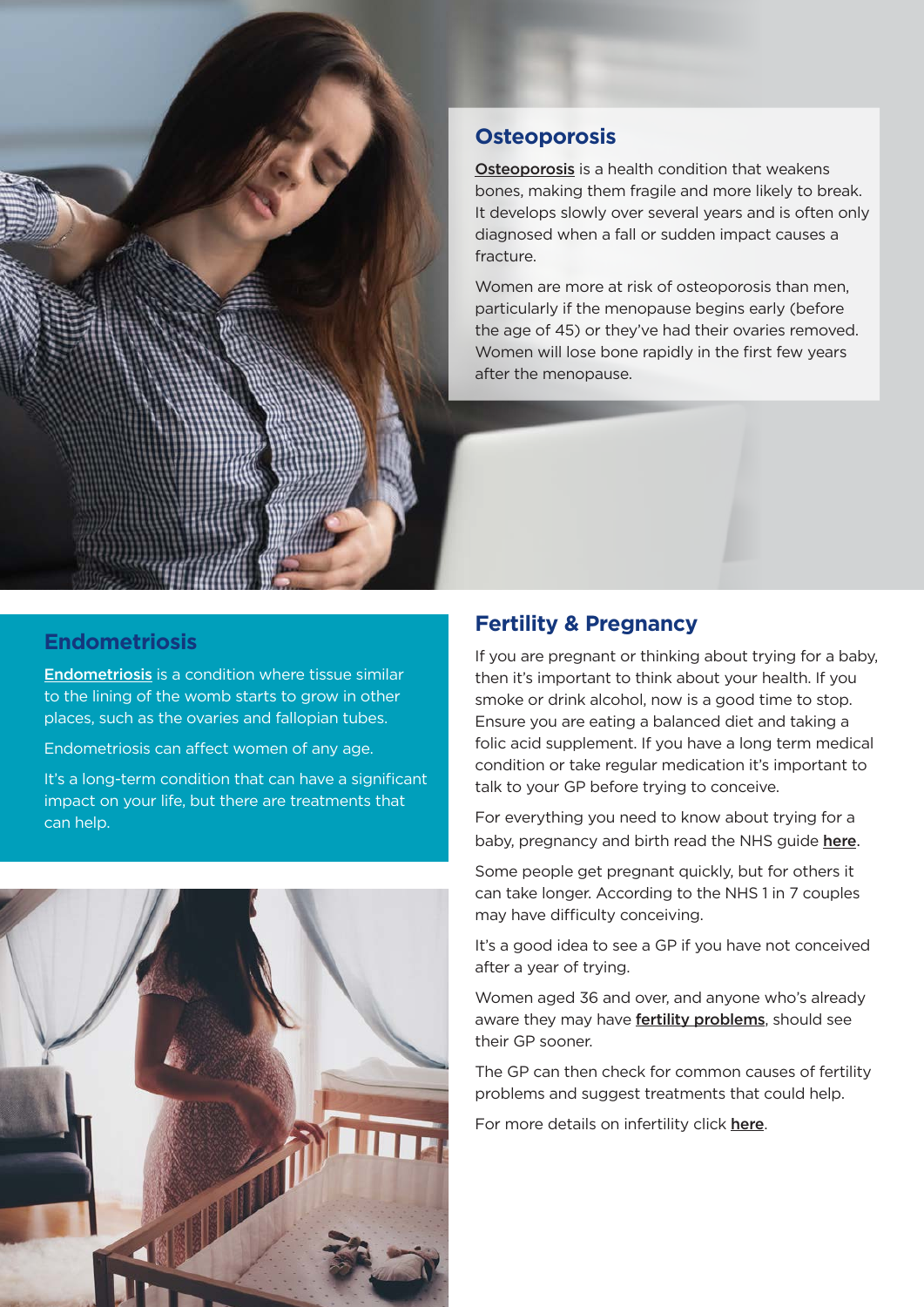

#### **Menopause**

The menopause is a natural stage of life that millions of women experience. It is marked by changes in hormones and the ending of menstruation. It can also bring many other physical and emotional changes. Millions of women go through the menopause and there is great support available.

In the UK, the average age for a woman to reach the menopause is 51, but the menopause commonly happens any time between the ages of 42 and 56 as a woman's estrogen levels decline. But around 1 in 100 women experience the menopause before 40 years of age. This is known as **[premature menopause](https://www.nhs.uk/conditions/early-menopause/)** and may be caused by hormonal imbalances, chemotherapy, radiation or a hysterectomy.

Menopausal symptoms can begin months or even years before your periods stop and last around 4 years after your last period, although some women experience them for much longer.

It's worth talking to a GP if you have menopausal symptoms that are troubling you or if you're experiencing symptoms of the menopause before 45 years of age.

The menopause is a natural turning point in a woman's life that marks the end of the menstrual cycle and childbearing years. For more information on the menopause read our guide by clicking [here](http://www.policemutual.co.uk/assets/activity/wellbeing/menopause-2021/).

## **Mental Health**

According to Mental Health Foundation, in England, around one in five women has a common mental health problem such as anxiety, depression or self-harm.

Women generally find it easier to talk about their feelings and have stronger social networks than men, both of which can help protect their mental health.

It's as important to look after your mental health as it is your physical health. For more details, read our mental health guide [here](www.policemutual.co.uk/assets/activity/wellbeing/world-mental-health-day-2021/).

#### **Depression**

One in four women experience depression compared to one in 10 men. This may be due to factors such as poverty, isolation and hormonal changes. Around 10- 20% of women experience depression while they're pregnant or after giving birth.

Women have a longer life expectancy than men, meaning they're more likely to experience the mental health difficulties that can come with older age. Losses such as bereavement or loss of independence can lead to depression.

Most people go through periods of feeling down, but when you're depressed you feel persistently sad for weeks or months, rather than just a few days. Symptoms of depression can range from mild to severe and may include suicidal feelings. For more details of depression click [here](https://www.nhs.uk/mental-health/conditions/clinical-depression/overview/).

If you are feeling depressed, then it's important to talk to your GP and get help.

## **Anxiety**

[Anxiety](https://www.nhs.uk/mental-health/conditions/anxiety/) is a feeling of stress, panic, worry or fear, which can be mild or severe.

Everyone has feelings of anxiety at some point in their life. For example, you may feel worried and anxious about sitting an exam, or having a medical test or job interview. During times like these, feeling anxious can be perfectly normal.

Some people find it hard to control their worries. Their feelings of anxiety are more constant and can often affect their daily lives. If your feelings of anxiety are affecting your daily life, then it's important to talk to your GP and get help.